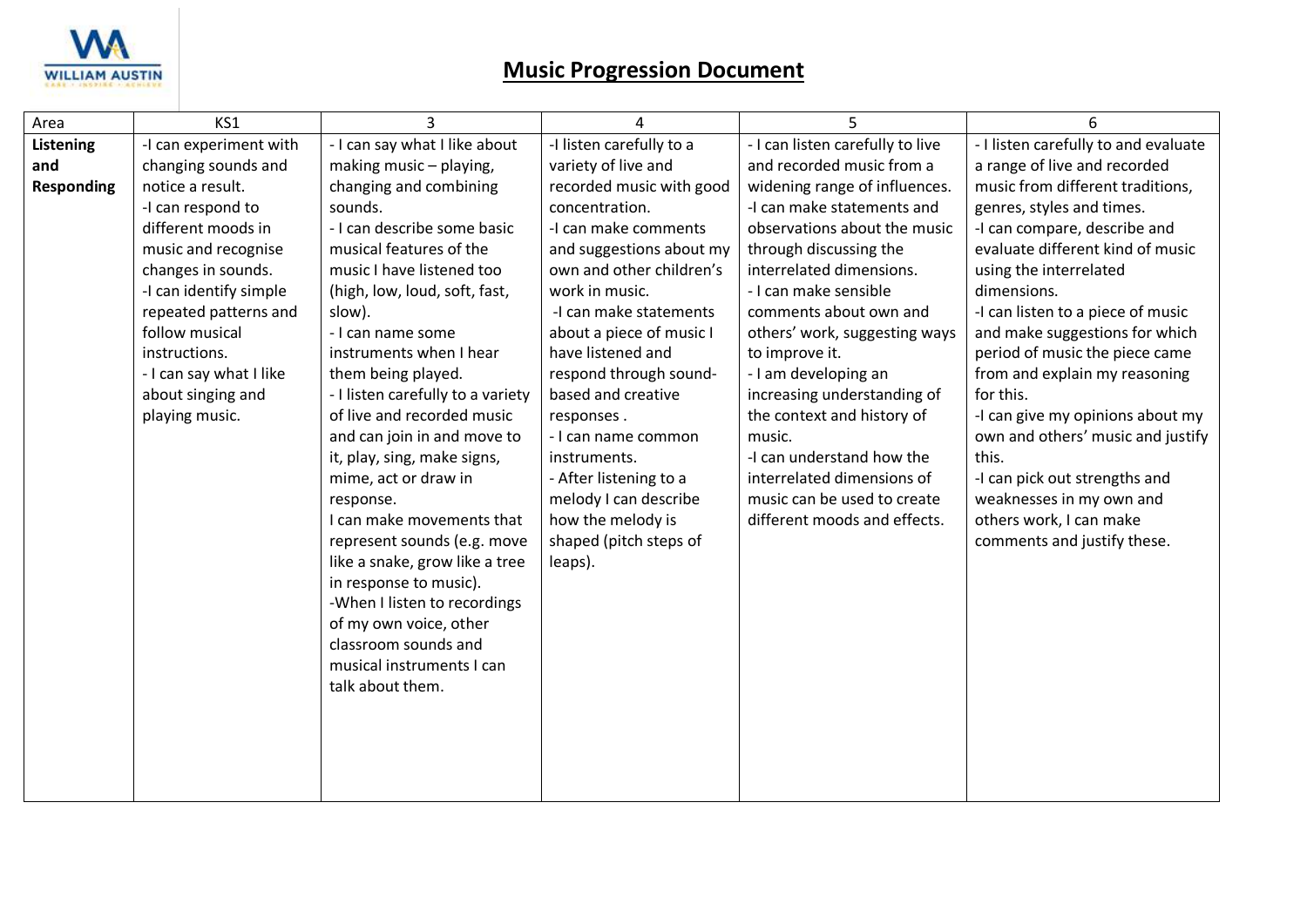

| <b>Composition</b> | - I can create and                               | -I can recognise and explore   | -I can improvise repeated    | -I can explore changes to                | -I am creative when I experiment     |
|--------------------|--------------------------------------------------|--------------------------------|------------------------------|------------------------------------------|--------------------------------------|
|                    | choose sounds for a                              | how sounds can be              | patterns.                    | pitch, duration, dynamics,               | with voice, sounds, technology       |
|                    |                                                  | organised.                     | -I can represent sounds      |                                          | and instruments.                     |
|                    | purpose.                                         | -I can choose carefully and    | with symbols.                | tempo, timbre, texture and<br>structure. | -I use a variety of musical devices, |
|                    | - I can compose my own<br>short rhythmic phrase. | order sounds within simple     | - I try out different ways   | -I can make up music by                  | timbres, textures and techniques     |
|                    |                                                  |                                |                              |                                          |                                      |
|                    | - I can make suggestions                         | structure such as beginning,   | of making sounds with        | organising musical ideas into            | learnt when creating and making      |
|                    | for different sounds                             | middle, end and in response    | my voice, musical            | simple structures which                  | music.                               |
|                    | based on the task.                               | to given starting points.      | instruments, simple          | match my task (the context               | -I can discuss the choices I have    |
|                    |                                                  | -I understand some basic       | music technology, 'body      | and purpose).                            | made.                                |
|                    |                                                  | musical features including:    | sounds' (tapping, clicking,  | -I can create simple rhythmic            | -I can create effective              |
|                    |                                                  | getting                        | marching, stamping etc.).    | patterns, melodies and                   | compositions (including ostinato,    |
|                    |                                                  | louder, softer, higher, lower, | -I can describe the quality  | accompaniments using a                   | drones and pentatonic melodies)      |
|                    |                                                  | faster, slower.                | of sounds and how they       | particular structure, scales or          | which show that I have an            |
|                    |                                                  | -I can suggest and try out     | are made and combined.       | set of notes etc.                        | understanding of structure in        |
|                    |                                                  | my own ideas.                  | -I can repeat simple         | - I can talk about my                    | music.                               |
|                    |                                                  | - I can make music by          | rhythms and                  | composition ideas and give               | -As well as using invented           |
|                    |                                                  | choosing sounds and            | melodies.                    | some reasons why I chose to              | symbols, I can use some symbols      |
|                    |                                                  | deciding a good order for      | -I can change and extend     | use some musical ideas and               | from standard Western notation       |
|                    |                                                  | them to create the mood or     | rhythm or melodies I can     | rejected others.                         | (including minims, semibreves,       |
|                    |                                                  | effect I want.                 | hear and make up my          | -As well as using invented               | dotted and swung rhythms).           |
|                    |                                                  | -I can suggest symbols to      | own.                         | symbols, I can use some                  | - I can read the notation to clap,   |
|                    |                                                  | represent sounds.              | -I can use graphic           | symbols from standard                    | play and sing.                       |
|                    |                                                  |                                | notations which              | Western notation (including              | -I can match symbols to patterns I   |
|                    |                                                  |                                | include signs to show the    | rhythms e.g. crotchets,                  | hear.                                |
|                    |                                                  |                                | pitch I should sing or play. | quavers and basic changes in             |                                      |
|                    |                                                  |                                |                              | pitch).                                  |                                      |
|                    |                                                  |                                |                              | -I can match short rhythmic              |                                      |
|                    |                                                  |                                |                              | patterns I hear (such as the             |                                      |
|                    |                                                  |                                |                              | rhythm of short verbal                   |                                      |
|                    |                                                  |                                |                              | phrases) to music symbols.               |                                      |
|                    |                                                  |                                |                              |                                          |                                      |
|                    |                                                  |                                |                              |                                          |                                      |
|                    |                                                  |                                |                              |                                          |                                      |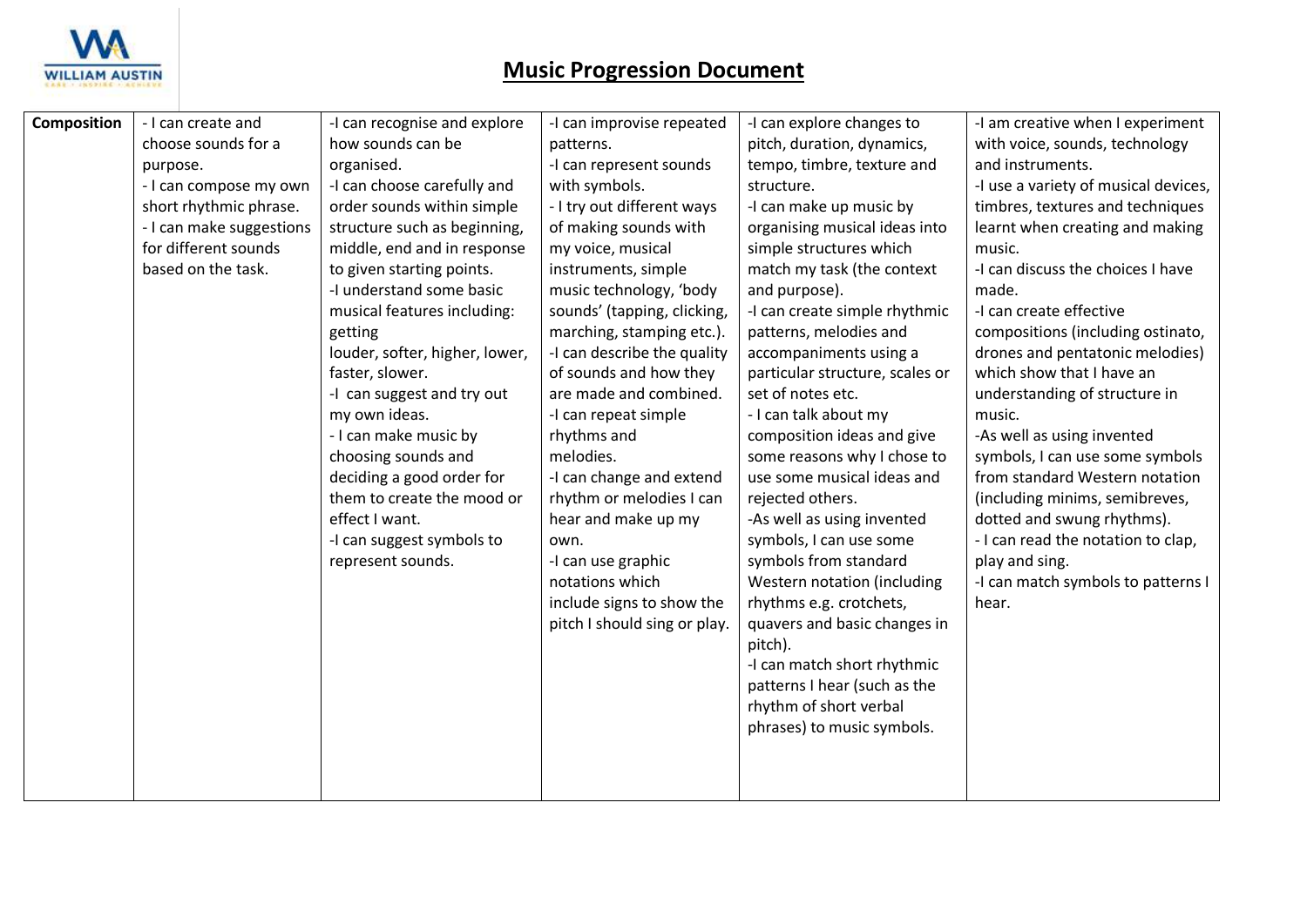

| <b>Rehearsing</b> | - I think about others     | -I can perform simple          | -I can perform             | - I sing or play confidently and | - I maintain my own part when     |
|-------------------|----------------------------|--------------------------------|----------------------------|----------------------------------|-----------------------------------|
| and               | when performing.           | patterns keeping to a steady   | rhythmically simple parts  | fluently, showing a good level   | singing or playing in a group     |
| Performance       | - I take turns fairly e.g. | pulse.                         | that use a small range of  | of control and expression and    | performance or rehearsal.         |
|                   | passing instruments and    | -I can follow and suggest      | notes.                     | maintaining an appropriate       | - I work well in a group and show |
|                   | sharing.                   | simple musical instructions    | -I can perform simple      | pulse.                           | respect for other children by     |
|                   | - I can join and stop as   | and actions.                   | patterns and               | - My singing or playing shows    | listening to their ideas and      |
|                   | appropriate.               | -I show good understanding     | accompaniments keeping     | music quality - including        | suggestions, adopting or adapting |
|                   |                            | of these through my            | to a steady pulse.         | technical accuracy, clear        | these to match the task.          |
|                   |                            | movement, singing and          | -I can stick to my own     | starts and ends of pieces /      | - I can sing or play music from a |
|                   |                            | playing (including: dynamics   | part (e.g. rhythm,         | phrases etc.                     | range of styles, genres, cultures |
|                   |                            | and tempo, beginnings and      | ostinato, drone,           | - I can rehearse, sing and play  | and historical periods for        |
|                   |                            | endings, adhering to 'starts   | simple part singing etc.)  | a range of music as              | different musical challenges.     |
|                   |                            | and stops' - i.e. sound and    | when playing or singing in | appropriate to the musical       | - My work in performance and      |
|                   |                            | silence).                      | a small group.             | situation.                       | rehearsal shows my increasing     |
|                   |                            | -When playing with a group,    | - I take good notice of    | - I can suggest, follow and      | confidence, expression, skill and |
|                   |                            | I share my ideas and listen to | musical cues when          | lead simple performance          | level of musicality.              |
|                   |                            | other children's ideas.        | singing or playing.        | directions.                      | - I can take on different roles   |
|                   |                            | -I show that I am aware of     | - I can work cooperatively | - When working with others, I    | within an ensemble.               |
|                   |                            | the audience when              | in a group or ensemble.    | listen to and show respect for   | -I make good use of rehearsals to |
|                   |                            | performing.                    | -I can improve my own      | other children's work, ideas     | develop musical quality by        |
|                   |                            |                                | work.                      | and suggestions.                 | picking out areas which need      |
|                   |                            |                                |                            | - I accept feedback and          | improving and suggesting          |
|                   |                            |                                |                            | suggestions from others          | improvements.                     |
|                   |                            |                                |                            | about my performances.           | -I adjust my own part when        |
|                   |                            |                                |                            |                                  | working as a musician with others |
|                   |                            |                                |                            |                                  | (e.g. being quieter or louder).   |
|                   |                            |                                |                            |                                  |                                   |
|                   |                            |                                |                            |                                  |                                   |
|                   |                            |                                |                            |                                  |                                   |
|                   |                            |                                |                            |                                  |                                   |
|                   |                            |                                |                            |                                  |                                   |
|                   |                            |                                |                            |                                  |                                   |
|                   |                            |                                |                            |                                  |                                   |